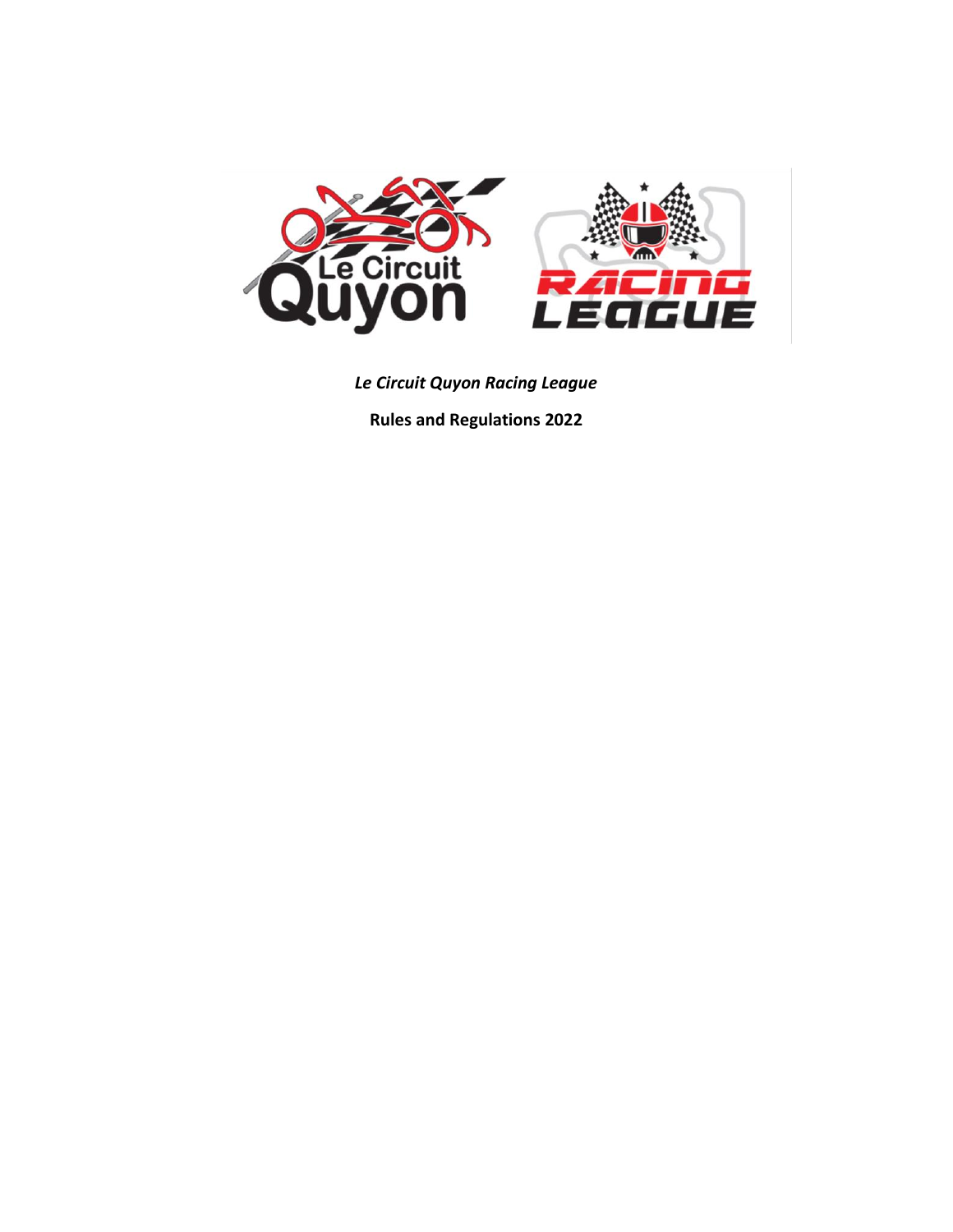### Table of Contents

- 1. Disclaimer
- 2. Spirit and Intent
- 3. Participant Eligibility
- 4. Waivers
- 5. Race Officials
- 6. Race Fees
- 7. Parking and Spectators
- 8. Classes
- 9. Format of Events
- 10. Points
	- 1. Points for Qualifying and Heats
	- 2. Points for Features and Final Races
	- 3. Calculation of Championship Race Entries and Points
	- 4. DNF and DNS
- 11. Drivers Meeting
- 12. Rules of Pits, Paddock and Grid
	- 1. Fire Safety
	- 2. First Aid
	- 3. Control of Grid Area
		- i. Gridding Procedure
		- ii. Engine Start Procedure
		- iii. Restricted Area
		- iv. Pit Speed Limit, Exiting and Entering the Track
- 13. General Racing Rules
	- 1. Sportsmanlike Driving
	- 2. Course Markings
	- 3. Unsafe Track Conditions
	- 4. Starts
	- 5. Passing
	- 6. Stopping or Slowing on the Course
	- 7. Red Flag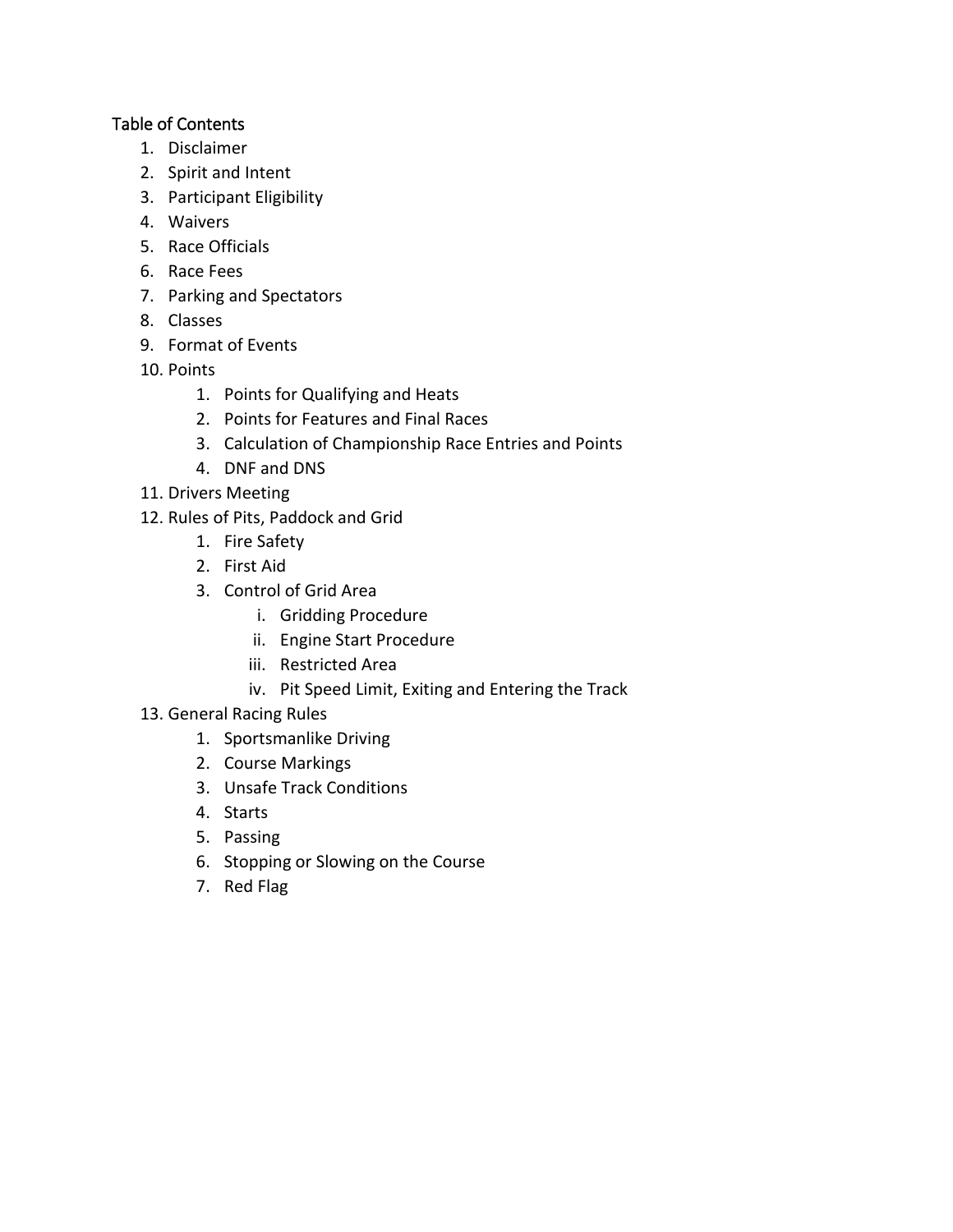### **1. Disclaimer**

**The Rules and Regulations set forth herein are intended to provide for the orderly conduct of racing events and to establish minimum acceptable requirements for the Le Circuit Quyon (LCQ) Race League. By participating in these events, all entrants are deemed to have compiled with these rules. No expressed or implied warranty of safety shall result from publication or compliance with these Rules and Regulations. These Rules and Regulations are intended as a guide for the conduct of the sport and are in no way a guarantee against injury to participants, spectators or others.** 

## **2. Spirit and Intent**

Karting is a sport that should be an exciting and enjoyable activity for the whole family.

The primary objective of the Le Circuit Quyon Race League is to provide a safe, affordable and enjoyable environment for the enjoyment of our sport. The following Rules and Regulations are the standard by which LCQ Race League events will be guided. Officials at LCQ events are authorized to decide if a change or design is in violation of, or is an attempt to violate these Rules and Regulations and they can and will disqualify any entry on these grounds. Should participants find any area not spelled out or not clearly defined in this rule book, they are strongly advised to ask for a clarification before they consider implementing any change to their procedures or behavior.

LCQ Race League Officials shall have the right to initiate action(s) correcting a hazardous condition or a condition not in compliance with the Spirit and Intent of these Rules and Regulations. Should a grey area exist, participants will be found in violation of these Rules and Regulations if they do not bring it to the attention of the Officials in advance.

LCQ Race League Officials reserve the right to specify additional rules, or amend existing rules throughout the season as needed.

## **3. Participant Eligibility**

Unless otherwise authorized by event officials drivers must be members of the LCQ Race League Club. Drivers are responsible for the behavior of, and subject to penalties on behalf of, all crew members and guests.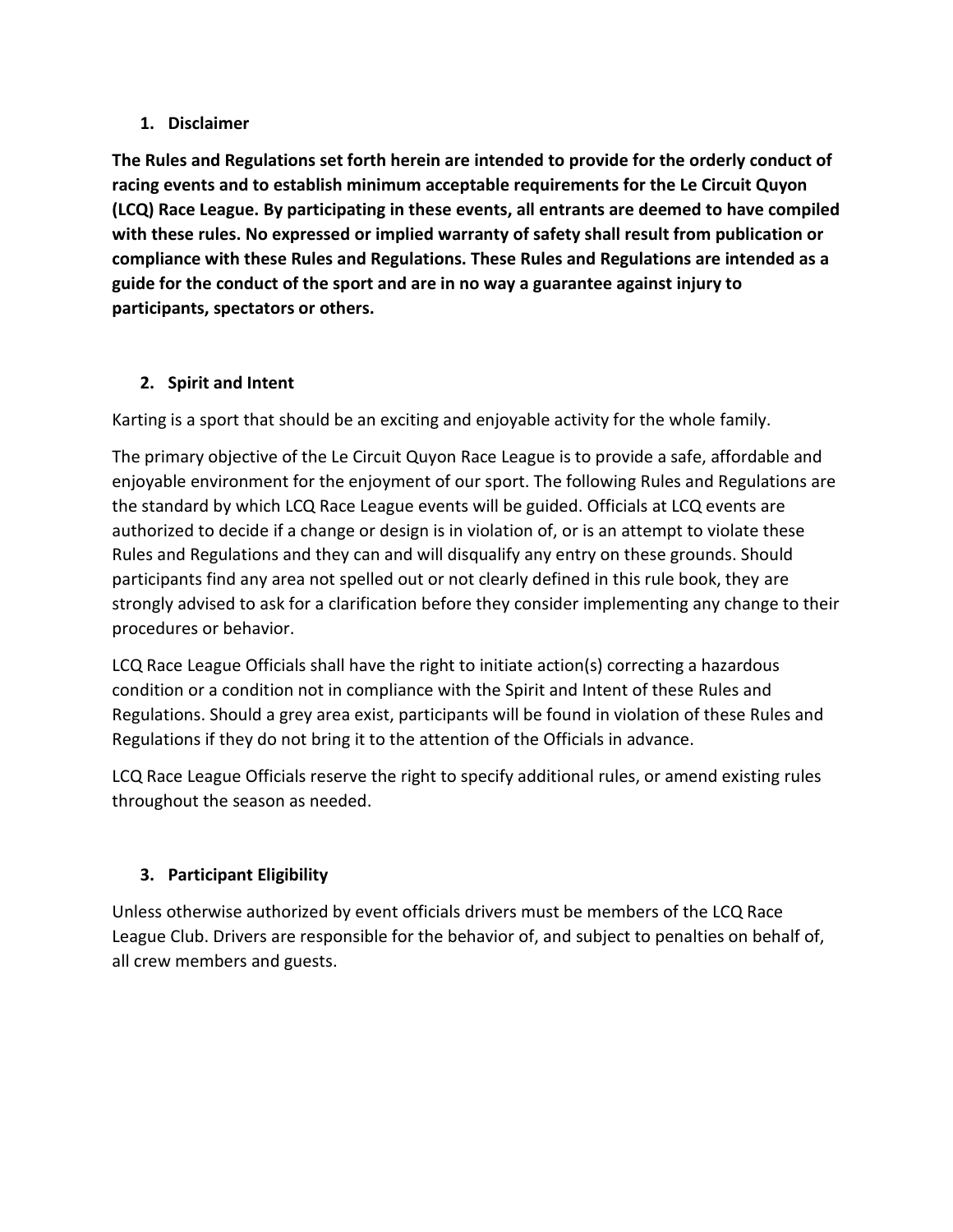#### **4. Waivers**

All drivers must register for the event, and sign the event insurance waiver form before they will be allowed to enter the grid area. Failure to adhere to these requirements will result in penalties as deemed appropriate by the Race Director or other LCQ Race League Officials.

### **5. Race Officials**

**Unsportsmanlike or abusive conduct directed towards any Race Official will result in severe penalties and is expressly prohibited.** 

### **Officials:**

### - **Scorer or Timekeeper**

o The Chief Scorer is the official in change of scoring and or timing at all LCQ Race League events. All official results will be posted by the Chief Scorer or their representative.

### - **Starter**

 $\circ$  The Race Director, or persons designated by the Race Director will assume the duties of Starter for all races.

### - **Race Director**

o The Race Director is the Chief Steward of all Race Operations. They can implement penalties to drivers if they feel necessary to do so.

### **6. Race Fees**

All race fees are due prior to the first race of the league.

## **7. Parking and Spectators**

Parking and spectating is free of charge at all LCQ Race League events.

### **8. Classes**

Depending on the amount of participants in the league, classes will be divided by age/weight groups.

- Novice/Cadet: 7-11 years of age
- Junior: 12-15 years of age
- Senior: 15 and Up
- Masters : 30 and Up (depending on drivers weight, if they are younger than 30 but are at a major disadvantage, they can join the Masters class)

### **9. Format of Events**

The LCQ Race League will follow the race format of – Practice/Qualifying/Heat - Final.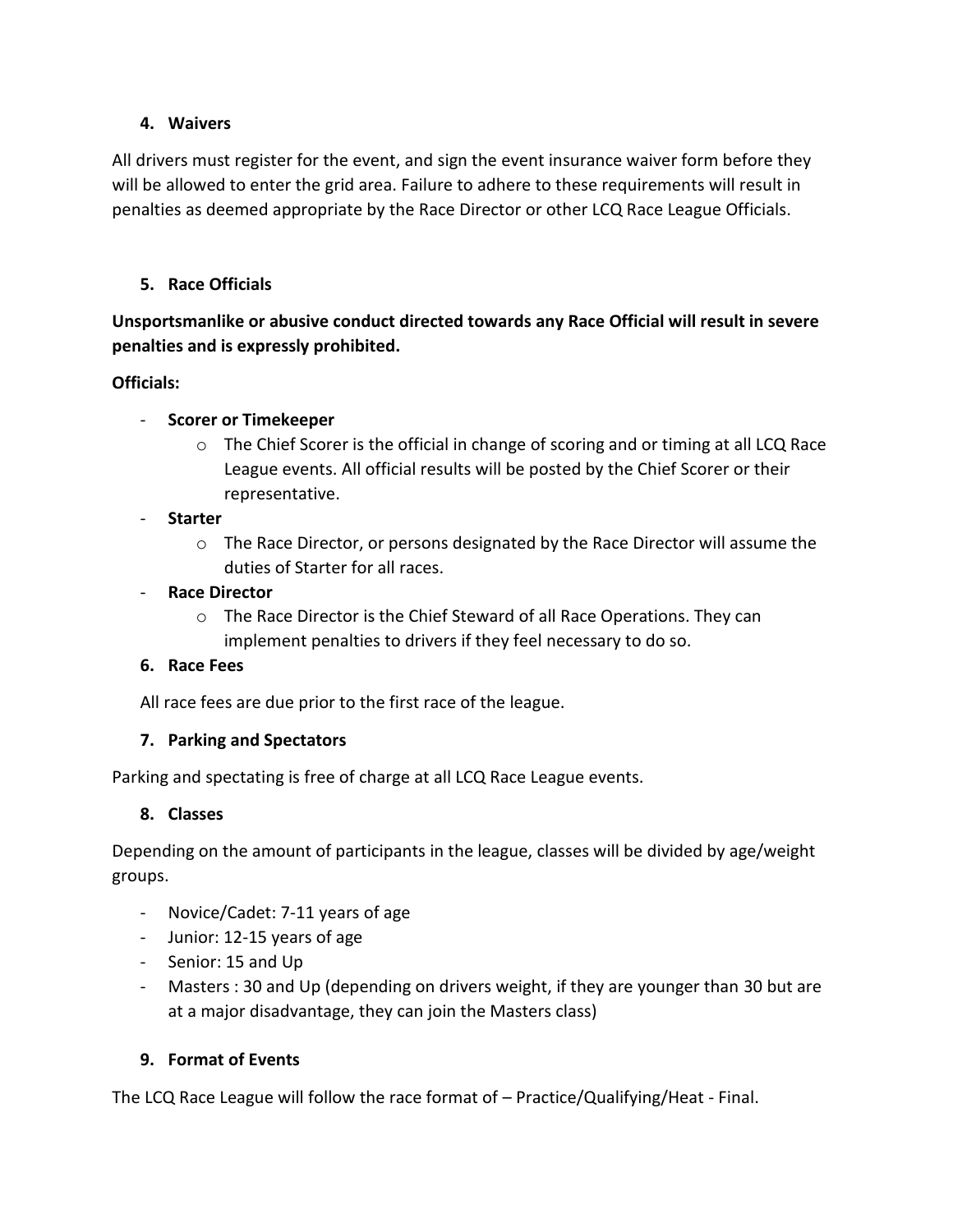### **10.** Points

Participants choose 5/10 races to race to be eligible for the 2022 Race League Championship. Whichever 5 they choose are up to them, however, if one event is at capacity, Race Officials at LCQ reserve the right to contact participants to choose other events if the case.

| <b>Position</b> | <b>Points</b> | <b>Position</b>  | <b>Points</b> | <b>Position</b>  | <b>Points</b> |
|-----------------|---------------|------------------|---------------|------------------|---------------|
| 1 <sup>st</sup> | 25            | gth              | 15            | 17 <sup>th</sup> | 6             |
| 2 <sub>nd</sub> | 23            | 10 <sup>th</sup> | 14            | 18 <sup>th</sup> | 4             |
| 3 <sup>rd</sup> | 21            | 11 <sup>th</sup> | 13            | 19 <sup>th</sup> | າ             |
| 4 <sup>th</sup> | 20            | 12 <sup>th</sup> | 12            | $20th$ and +     |               |
| 5 <sup>th</sup> | 19            | 13 <sup>th</sup> | 11            |                  |               |
| 6 <sup>th</sup> | 18            | 14 <sup>th</sup> | 10            |                  |               |
| 7 <sup>th</sup> | 17            | 15 <sup>th</sup> | 9             |                  |               |
| 8 <sup>th</sup> | 16            | 16th             | 8             |                  |               |

**10.1 Points for Qualifying, and Heats will be awarded as follows:**

### **10.2 Points for Feature or Final Races will be awarded as follows:**

| <b>Position</b> | <b>Points</b> | <b>Position</b>  | <b>Points</b> | <b>Position</b>  | <b>Points</b> |
|-----------------|---------------|------------------|---------------|------------------|---------------|
| 1 <sup>st</sup> | 55            | <b>gth</b>       | 39            | 17 <sup>th</sup> | 23            |
| 2 <sub>nd</sub> | 53            | 10 <sup>th</sup> | 37            | 18 <sup>th</sup> | 21            |
| 3 <sup>rd</sup> | 51            | 11 <sup>th</sup> | 35            | 19 <sup>th</sup> | 19            |
| 4 <sup>th</sup> | 49            | 12 <sup>th</sup> | 33            | 20 <sup>th</sup> | 17            |
| 5 <sup>th</sup> | 47            | 13 <sup>th</sup> | 31            | $21^{st}$        | 15            |
| 6 <sup>th</sup> | 45            | 14 <sup>th</sup> | 29            | 22 <sup>nd</sup> | 13            |
| 7 <sup>th</sup> | 43            | 15 <sup>th</sup> | 27            | 23 <sup>rd</sup> | 11            |
| 8 <sup>th</sup> | 41            | 16 <sup>th</sup> | 25            | $24th$ and +     | 10            |

## **10.3 Calculation Championship Race Entries and Championship Points**

The top 10 drivers of the 5 Race Series (based on points accumulated over the season) will go on to race in a championship race at the end of the season. The person to win the final championship race will be crowned the Inaugural LCQ Race League Champion.

### **10.4 DNF and DNS**

Karts classified as DNF (did not finish) will score points towards the championship season total. As this is a rental-kart league, we will try our best to ensure all drivers are able to finish the race if there is mechanical failure.

Karts classified as DNS (did not start) will NOT score points toward the Championship Season total. Therefore, if you were unable to attend an event you signed up for or could not start the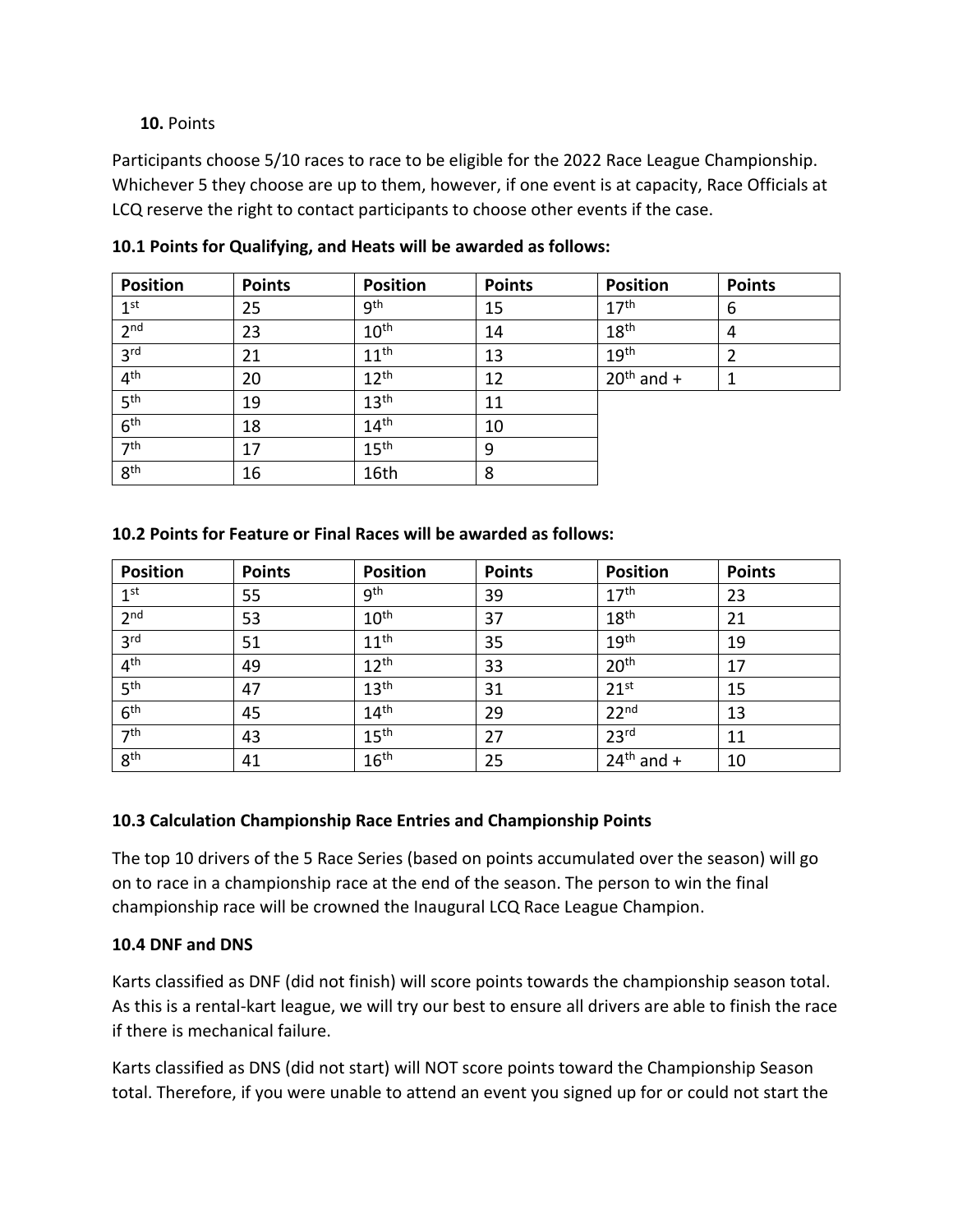race for some reason, you receive 0 points. In effect, any driver that fails to cross the starting line and take the initial green flag signaling the start of the race, before being lapped by the rest of the field will be classified as a DNS and receive 0 points for the session in question.

## **11. Drivers Meeting**

A drivers meeting will be held in the grid area (or other designated location) before the start of the race event. At this time, the Race Director may establish any special conditions or regulations in force for the event. If you are late or miss the Drivers meeting (start times will be posted prior to the day of the event) this can result in starting last for qualifying and or the final race.

# **12. Rules of the Pits, Paddock, and Grid**

All Drivers and their party are allowed in the pit area. You are only allowed on the Paddock/Grid area if you have signed the racing and are participating in the event.

# **12.1 Fire Safety**

There will be a ABC type fire extinguishers throughout the pits and track for emergencies.

# **12.2 First Aid Kit**

There will be a first aid kit on site in case of any minor injuries.

# **12.3 Control of the Grid Area**

Karts and Drivers will be controlled and directed by the Grid Marshall and Track-side attendant. Karts will not be arranged by Drivers, but rather Race Officials from LCQ Race League.

## **12.3.1 Gridding Procedure**

Karts will be in single file in the pit area. Once qualifying has been completed, Drivers will receive the red flag, are directed to stay on-track, and will be gridded at the start/finish line based on their qualifying times.

# **12.3.2 Engine Start Procedures**

All engines will be started by Track-side attendant. No Race League Participant is to get out of their kart and attempt to start or re-start their kart at any time. If you kart stalls at the start/finish line prior to the start of the heat race, raise your hand and you will be assisted by a trackside attendant.

## **12.3.3 Restricted Areas**

The track, the grid, pit areas and any other are so designated by the Race Director and/or other Race Officials will all be considered Restricted Areas and access to them will be limited to individuals who have: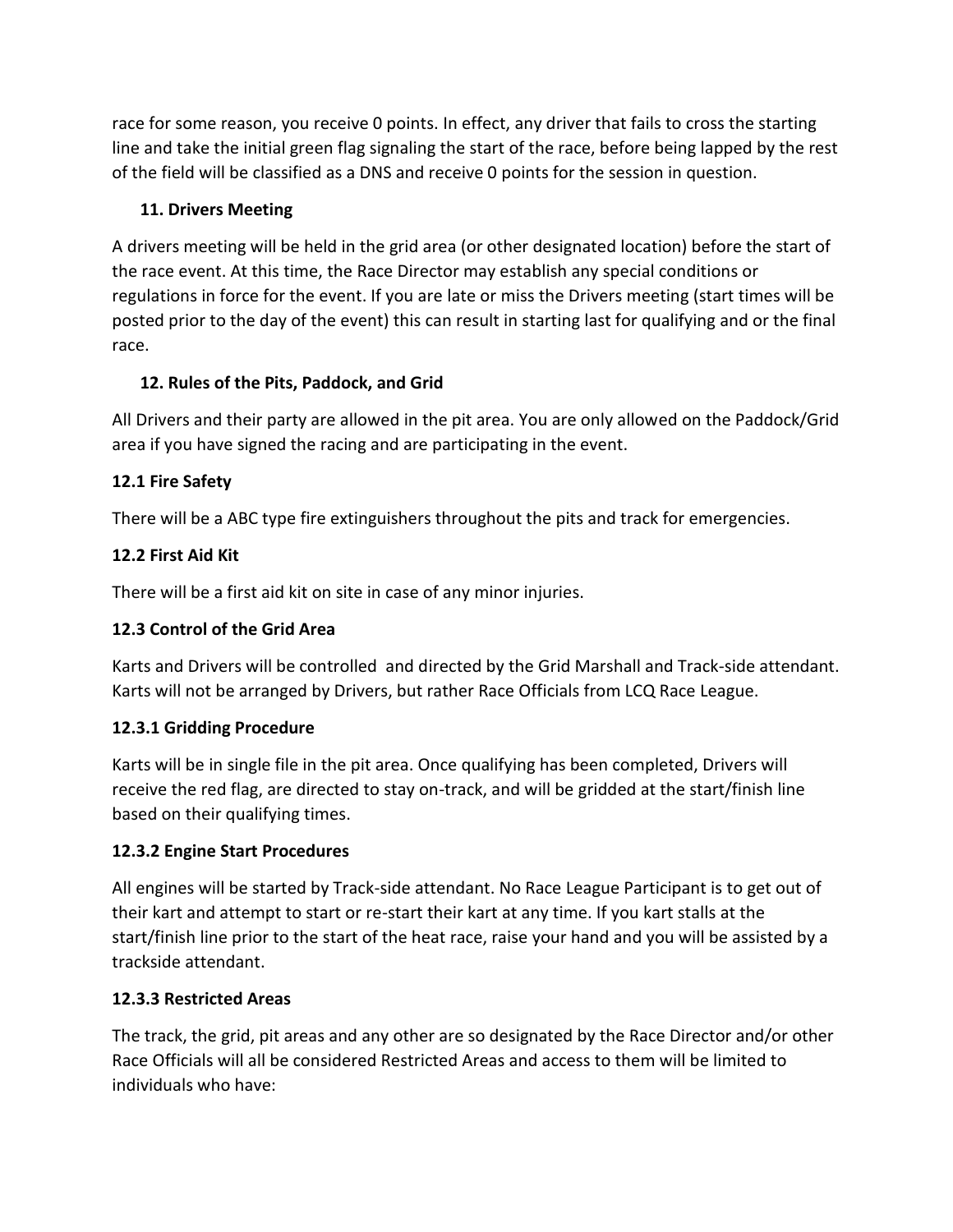- 1. Signed and executed all insurance related documents as required for the event
- 2. Authorization by event rules or the Race Director to be in that area at that time.

Persons entering a restricted area who do not meet these conditions are subject to immediate removal from the restricted area and such penalties are deemed appropriate by the Race Director and or other Race Officials.

### **12.3.4 Pit Speed Limit + Exiting and Entering the Track**

Drivers must always drive at a reduced to walking-speed and use extreme caution when driving in the pit entry or exit lane.

When exiting the track, all drivers must slow down, move to the outside of the track/off the race line, and put their hand up as a signal to other drivers that they are exiting. All drivers must slow to a walking pace well before they enter the pits.

When entering the track, you will be directed by a Race Official. If you are entering the track while the track is hot (karts on track) stop and wait to be signaled by a Race official before entering.

While in the pits, you must drive at walking speed or slower.

### **13. General Racing Rules**

### **13.1 Sportsmanlike Driving**

The spirit and intent of sportsmanlike race competition requires that drivers strive to avoid contacting or endangering the kart or person of fellow participants, track officials or spectators.

## **13.2 Course Markings**

Course markings such as curbs, pylons, or other markings so designated by the Race Director must be observed by all drivers at all times.

### **13.3 Unsafe Conditions**

If at any point during a race or practice session the Race Director or Race Officials determine that conditions are unsafe, the race will be red flagged. If the unsafe condition is a result of the action of a guest or crew of an entrant, the entrant will be disqualified for the day.

## **13.4 Starts**

All race starts will be standing starts.

### **13.5 Passing**

Caution must be used when overtaking another kart. It is the responsibility of the overtaking kart to attempt and complete any passes in a safe fashion. There must be no contact made during passing manoeuvres, or penalties may result.